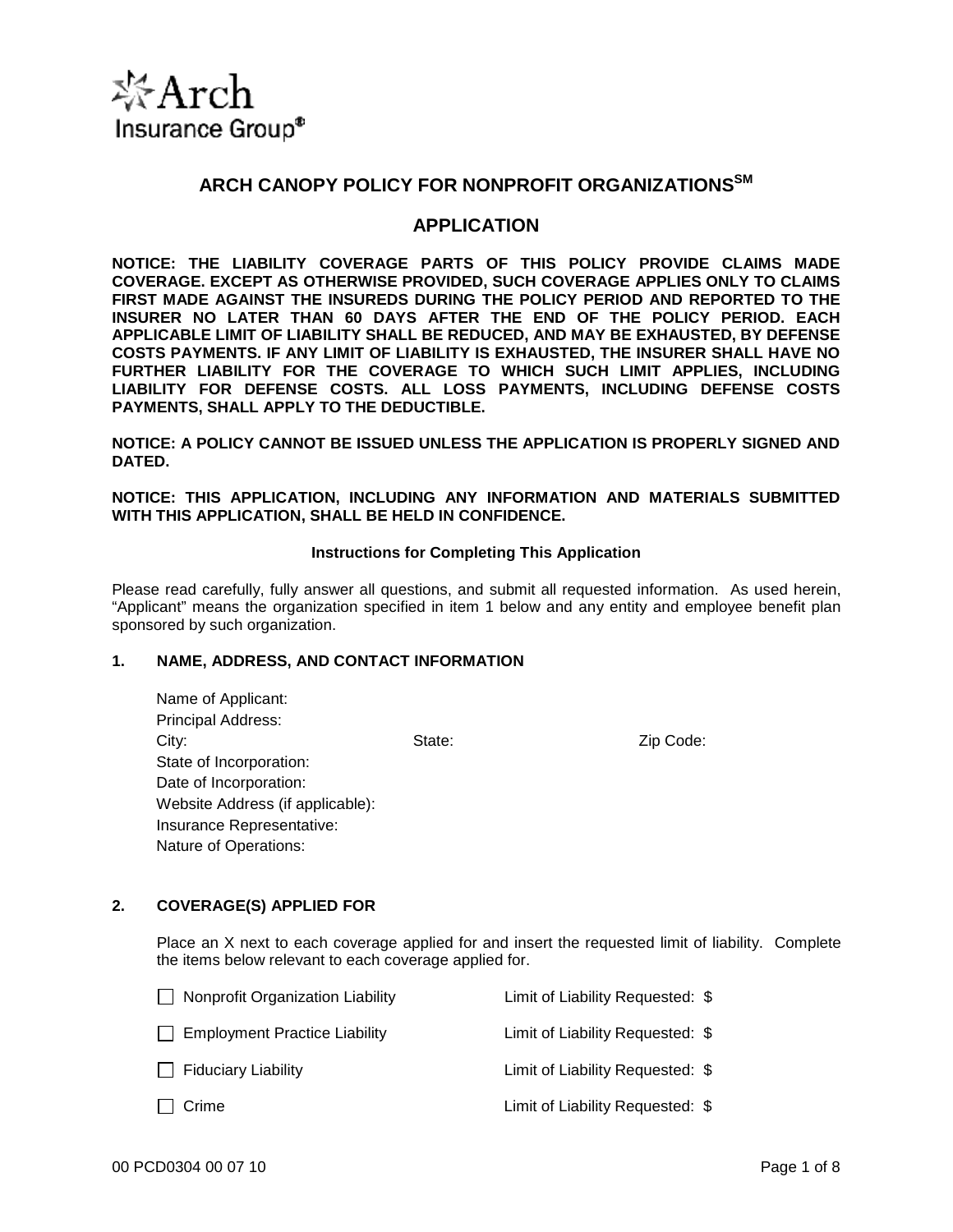□ Kidnap, Ransom & Extortion Limit of Liability Requested: \$

## **3. GENERAL ORGANIZATION INFORMATION**

- **A.** Does the Applicant:
	- **1.** Have tax exempt status as defined by the I.R.S.?  $\Box$  Yes  $\Box$  No
	- **2.** Currently have or previously had any disputes as to the  $\Box$ Yes applicant's tax exempt status?  $\Box$ No

If "Yes" for 1 or 2 above, attach a detailed explanation

#### **B.** Does the Applicant:

| 1. | Have any non-profit subsidiaries for which coverage is<br>requested?             | $\Box$ Yes | No.        |
|----|----------------------------------------------------------------------------------|------------|------------|
| 2. | Have any for-profit subsidiaries or entities for which<br>coverage is requested? | l lYes     | l INo      |
| 3. | Participate in any joint ventures?                                               | l lYes     | <b>INo</b> |

If "Yes", attach a detailed description, including nature of operations and percentage ownership held by the Applicant. For-profit entities are covered only if listed in the Policy.

**C.** Has the Applicant experienced within the past year, or does it expect to experience in the next year, any of the following events:

| 1.           | Mergers, acquisitions or divestments?                                                                      | <b>Yes</b>    | <b>No</b>  |
|--------------|------------------------------------------------------------------------------------------------------------|---------------|------------|
| 2.           | Change in outside auditors?                                                                                | $\exists$ Yes | <b>No</b>  |
| 3.           | Bankruptcy proceedings or reorganizations or<br>arrangements with creditors under federal or state<br>law? | 7Yes          | <b>No</b>  |
| $\mathbf{4}$ | Location, facility, or office closings, consolidations or<br>layoffs?                                      | l lYes        | <b>No</b>  |
| 5.           | Changes in its Board of Directors or senior<br>management?                                                 | <b>IYes</b>   | lNo        |
| 6.           | Changes in its operations or services?                                                                     | lYes          | <b>INo</b> |
| 7.           | Debt offering?                                                                                             | $\exists$ Yes | 1No        |
| 8.           | Breach or violation of any debt covenant, loan<br>agreement, or other material contractual obligation?     | ∏Yes          | 7No        |

If "Yes" for 1 through 8 above, attach a detailed explanation.

**D.** Please complete the following information (for the current year):

| Total Revenue:     | Change in Net Assets:       |
|--------------------|-----------------------------|
| Total Assets:      | <b>Operating Cash Flow:</b> |
| Total Liabilities: | Employees:                  |

Please provide a copy of the most recent audited financial statements.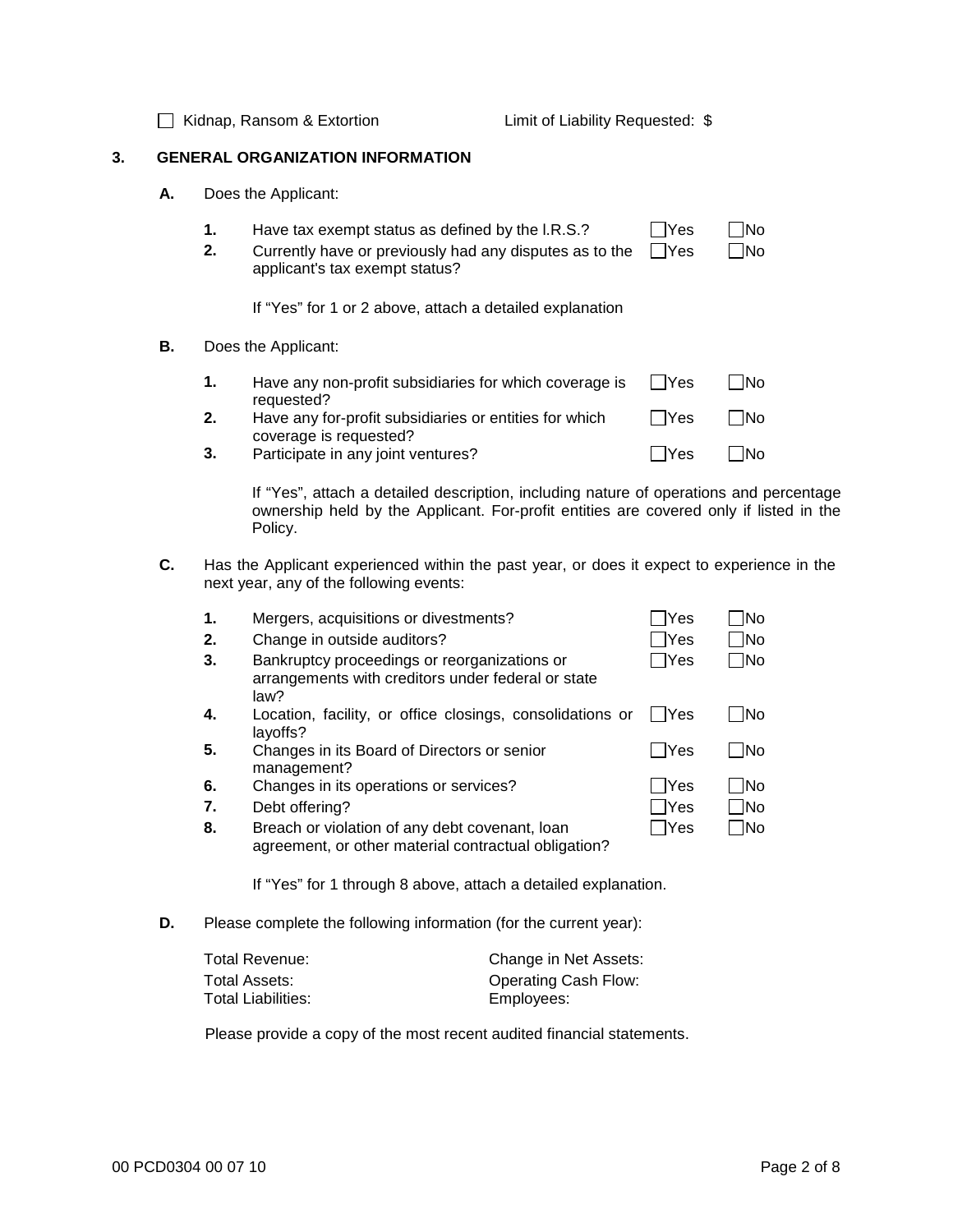|                    |  |  | Please describe any professional services provided to others including (but not limited to) |  |
|--------------------|--|--|---------------------------------------------------------------------------------------------|--|
|                    |  |  | licensing activities, healthcare, counseling, peer review, credentialing, accrediting or    |  |
| standards-setting: |  |  |                                                                                             |  |

|    |    | <b>LOSS/CLAIMS INFORMATION</b>                                                                                                                                                                                                        |                     |              |               |
|----|----|---------------------------------------------------------------------------------------------------------------------------------------------------------------------------------------------------------------------------------------|---------------------|--------------|---------------|
| Α. |    | Regarding the coverage(s) applied for, has the Applicant<br>given notice of any claim, circumstance, potential claim, or<br>loss to any insurer?                                                                                      |                     | $\sqcup$ Yes | $\Box$ No     |
|    |    | If "Yes", attach a detailed explanation of all such claims, circumstances, potential claims,<br>and losses.                                                                                                                           |                     |              |               |
| В. |    | Has the Applicant or any person or entity proposed for coverage been the subject of, or<br>been involved in, any civil, criminal or administrative actions or proceedings during the past<br>5 years, including (but not limited to): |                     |              |               |
|    | 1. | Anti-trust, copyright or patent litigation?                                                                                                                                                                                           |                     | <b>Yes</b>   | <b>No</b>     |
|    | 2. | Discrimination or harassment?                                                                                                                                                                                                         |                     | Yes          | <b>No</b>     |
|    | 3. | Revocation or suspension of a license?                                                                                                                                                                                                |                     | Yes]         | $\neg$ No     |
|    | 4. | Alleged violations of any federal or state securities                                                                                                                                                                                 |                     | Yes          | $\neg$ No     |
|    | 5. | laws?<br>Any other civil, criminal or administrative actions or                                                                                                                                                                       |                     | $\Box$ Yes   | $\Box$ No     |
|    | 6. | proceedings?<br>Discrimination or harassment?                                                                                                                                                                                         |                     | ∣ ∣Yes       | $\Box$ No     |
|    |    | If "Yes" for 1 through 6 above, attach a detailed explanation                                                                                                                                                                         |                     |              |               |
| C. |    | Regarding the coverage(s) applied for, has any insurer<br>canceled or refused to renew any such coverage(s) within the<br>past 3 years?                                                                                               |                     | $\Box$ Yes   | $\square$ No  |
| D. |    | Regarding the coverage(s) applied for, are there any pending<br>claims against any person or entity proposed for coverage<br>that may fall within the scope of such coverages?                                                        |                     | Yes          | No            |
|    |    | <b>EMPLOYMENT PRACTICES INFORMATION</b>                                                                                                                                                                                               |                     |              |               |
| А. |    | <b>Employee Count</b>                                                                                                                                                                                                                 | <b>Current Year</b> |              | Previous Year |
|    | 1. | Full time employees:                                                                                                                                                                                                                  |                     |              |               |
|    | 2. | Part time employees:                                                                                                                                                                                                                  |                     |              |               |
|    | 3. | Volunteers:                                                                                                                                                                                                                           |                     |              |               |
|    | 4. | Employees located in CA:                                                                                                                                                                                                              |                     |              |               |
|    | 5. | Employees located outside US:                                                                                                                                                                                                         |                     |              |               |
|    | 6. | Independent contractors:                                                                                                                                                                                                              |                     |              |               |

**B.** Does the Applicant have written procedures in place regarding: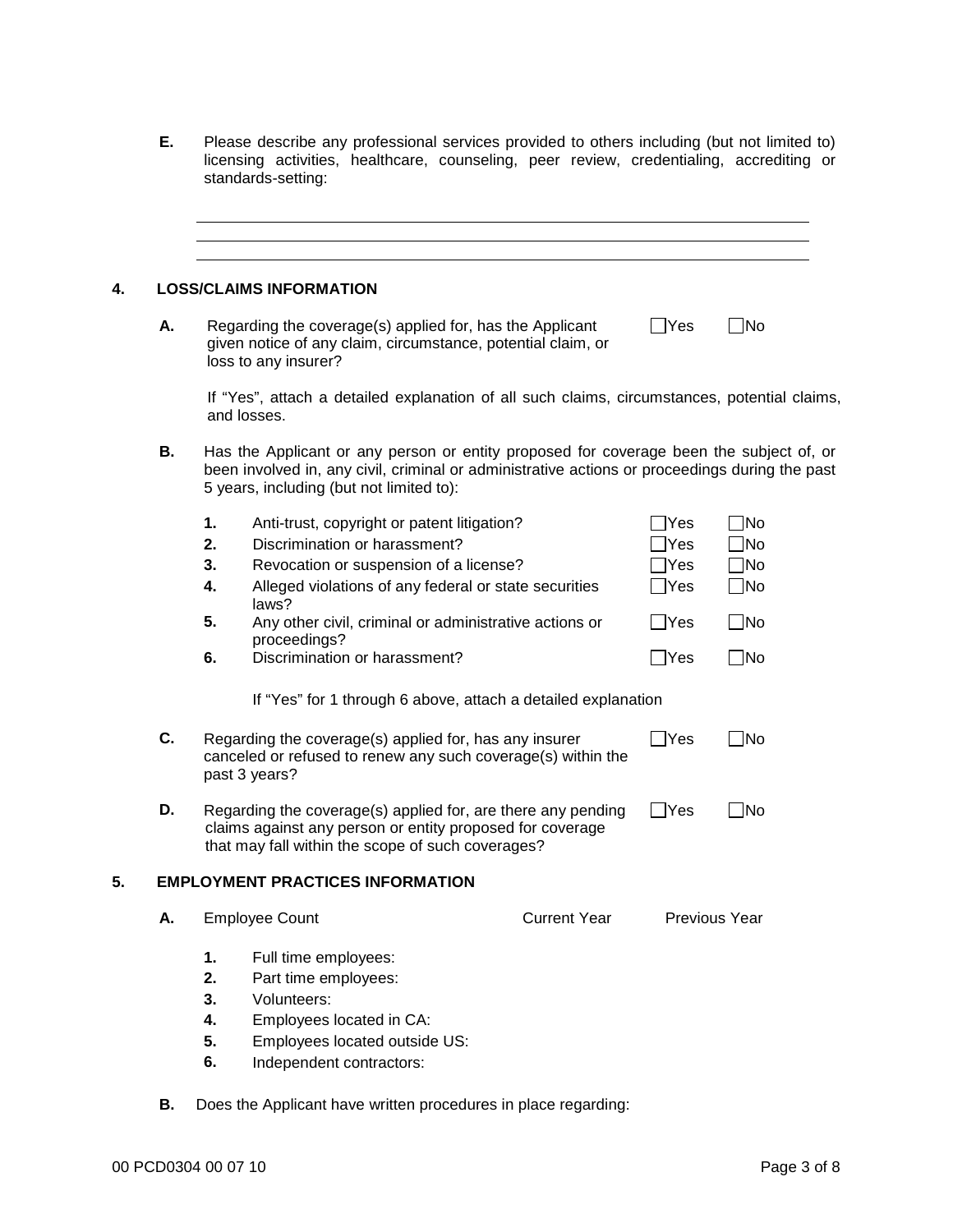|    | 1. |    | <b>Equal Opportunity Employment?</b>                                                                                                                 | lYes        | ]No       |
|----|----|----|------------------------------------------------------------------------------------------------------------------------------------------------------|-------------|-----------|
|    | 2. |    | Prohibition of Discrimination and Sexual Harassment?                                                                                                 | Yes         | No.       |
|    | 3. |    | Progressive Discipline?                                                                                                                              | Yes         | ]No       |
|    | 4. |    | Handling of complaints of sexual harassment or<br>discrimination?                                                                                    | lYes        | $\Box$ No |
|    | 5. |    | Hiring and firing of employees?                                                                                                                      | <b>Yes</b>  | 1No       |
|    | 6. |    | Employee conduct when dealing with third parties?                                                                                                    | Yes         | 1No       |
|    | 7. |    | Handling of complaints from third parties?                                                                                                           | Yes         | ]No       |
|    | 8. |    | Electronic communication and use of technology?                                                                                                      | Yes         | 7No       |
| С. |    |    | Does the Applicant:                                                                                                                                  |             |           |
|    | 1. |    | Have a full time Human Resources (HR) manager or<br>department?                                                                                      | IYes        | <b>No</b> |
|    | 2. |    | Use any tests to screen applicants or employees for<br>hiring, promotion or continued employment?<br>(If "Yes," attach a description of such tests.) | TYes]       | 1No       |
|    | 3. |    | Distribute and record the receipt of the employee<br>handbook to all employees?                                                                      | <b>IYes</b> | <b>No</b> |
|    | 4. |    | Provide training regarding discrimination and sexual<br>harassment prohibition policies for:                                                         |             |           |
|    |    | а. | All Employees?                                                                                                                                       | Yes         | lNo       |
|    |    | b. | <b>Officers and Managers?</b>                                                                                                                        | Yes         | No        |
|    | 5. |    | Review all terminations beforehand with HR and/or<br>legal counsel?                                                                                  | Yes         | 1No       |

# **6. FIDUCIARY INFORMATION**

# **A. Pension Benefit Plan Information**

For each pension benefit plan proposed for coverage:

**1.** Provide the following information:

| Plan Name | Type of  | Total       | Annual        | Number Of    |
|-----------|----------|-------------|---------------|--------------|
|           | $Pian^*$ | Assets (\$) | Contributions | Participants |
|           |          |             | \$            |              |
|           |          |             | \$            |              |
|           |          |             | \$            |              |

\* Defined Benefit (DB); Defined Contribution (DC); Excess Benefit or Top Hat (EB); Other (O)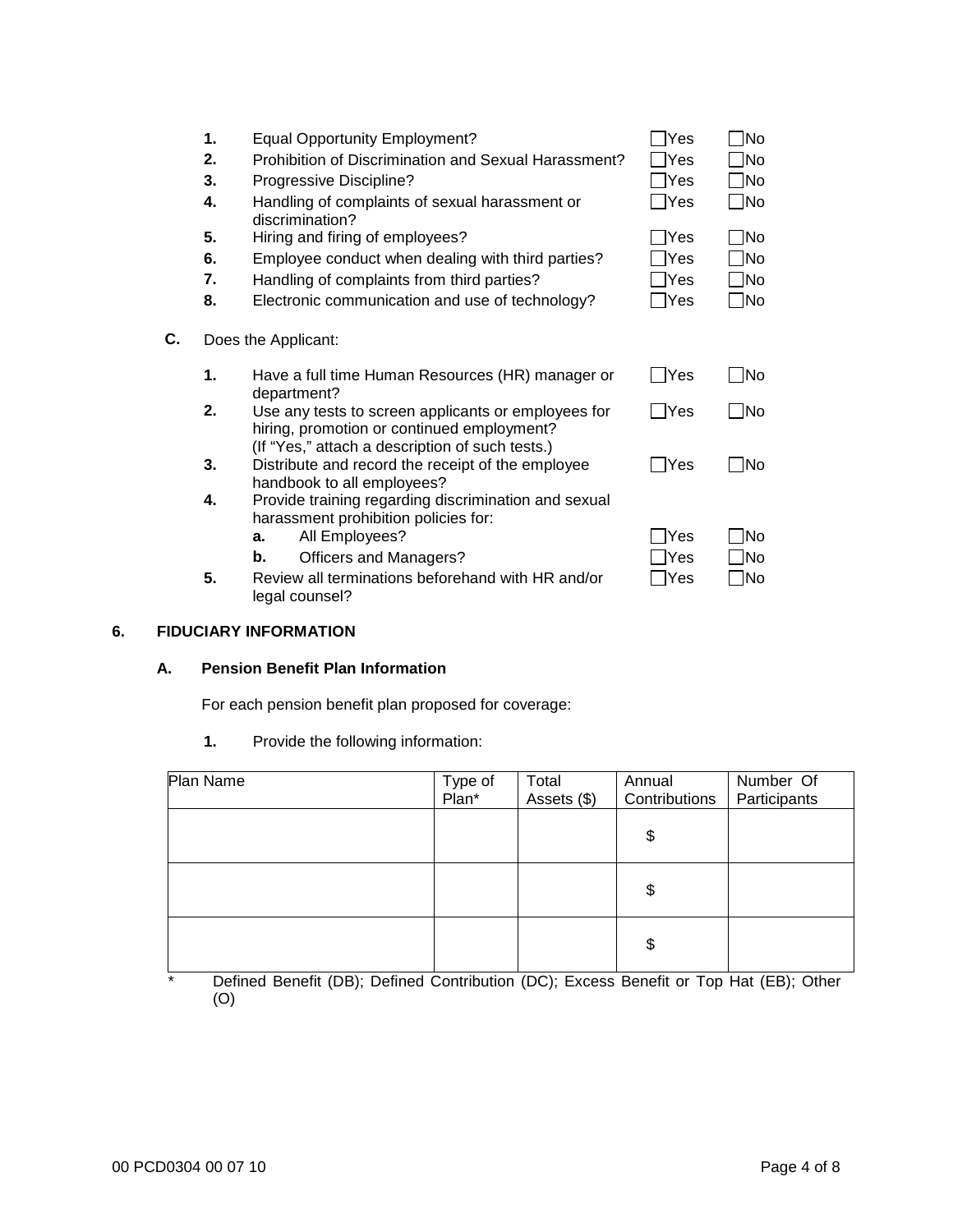| 2. | List name of independent investment manager.                 |
|----|--------------------------------------------------------------|
|    | If none, who is responsible for making investment decisions? |

| 3. | Are there any current investments in real estate or | l IYes | <b>INo</b> |
|----|-----------------------------------------------------|--------|------------|
|    | mortgages, guaranteed investment contracts,         |        |            |
|    | guaranteed annuity contracts or bank investment     |        |            |
|    | contracts?                                          |        |            |
|    | If "Yes", provide percentages.                      |        |            |

# **B. Compliance and Plan Changes**

For each pension benefit plan and welfare benefit plan proposed for coverage:

| 1. | Have there been any mergers or terminations during<br>the past year?                                                                                       | lYes   | lNo        |
|----|------------------------------------------------------------------------------------------------------------------------------------------------------------|--------|------------|
| 2. | Has the Applicant experienced within the past year, or<br>does it expect to experience in the next two years, any<br>reductions in plan benefits?          | l IYes | <b>INo</b> |
| 3. | Has any plan experienced an event reportable to the<br>Pension Benefit Guaranty Corporation or been<br>investigated by the Department of Labor or Internal | lYes   | lNo        |
| 4. | Revenue Service?<br>Are there any outstanding delinquent contributions<br>owed to any plans?                                                               | Yes    | lNo        |

If "Yes" to questions 1 through 4 above, attach a detailed explanation.

# **7. CRIME INFORMATION**

**A.** Please describe any 'hotline' or system the Applicant has established for employees to report fraud or theft:

|                           |                                                                                                         | Does an independent CPA provide a Management Letter to                                                                                             | Yes  | <b>INo</b> |  |  |  |  |
|---------------------------|---------------------------------------------------------------------------------------------------------|----------------------------------------------------------------------------------------------------------------------------------------------------|------|------------|--|--|--|--|
|                           | the Applicant?<br>If "Yes", please attach the most recent copy and management's response to the letter. |                                                                                                                                                    |      |            |  |  |  |  |
| С.<br>Does the Applicant: |                                                                                                         |                                                                                                                                                    |      |            |  |  |  |  |
|                           | 1.                                                                                                      | Allow employees who reconcile monthly bank<br>statements to also sign checks or handle deposits?                                                   | lYes | <b>No</b>  |  |  |  |  |
|                           | 2.                                                                                                      | Conduct perpetual inventory of any equipment,<br>supplies or other purchased goods?                                                                | Yes  | <b>No</b>  |  |  |  |  |
|                           | 3.                                                                                                      | Have procedures in place to verify the existence and<br>ownership of all new vendors prior to adding them to<br>the authorized master vendor list? | Yes  | <b>No</b>  |  |  |  |  |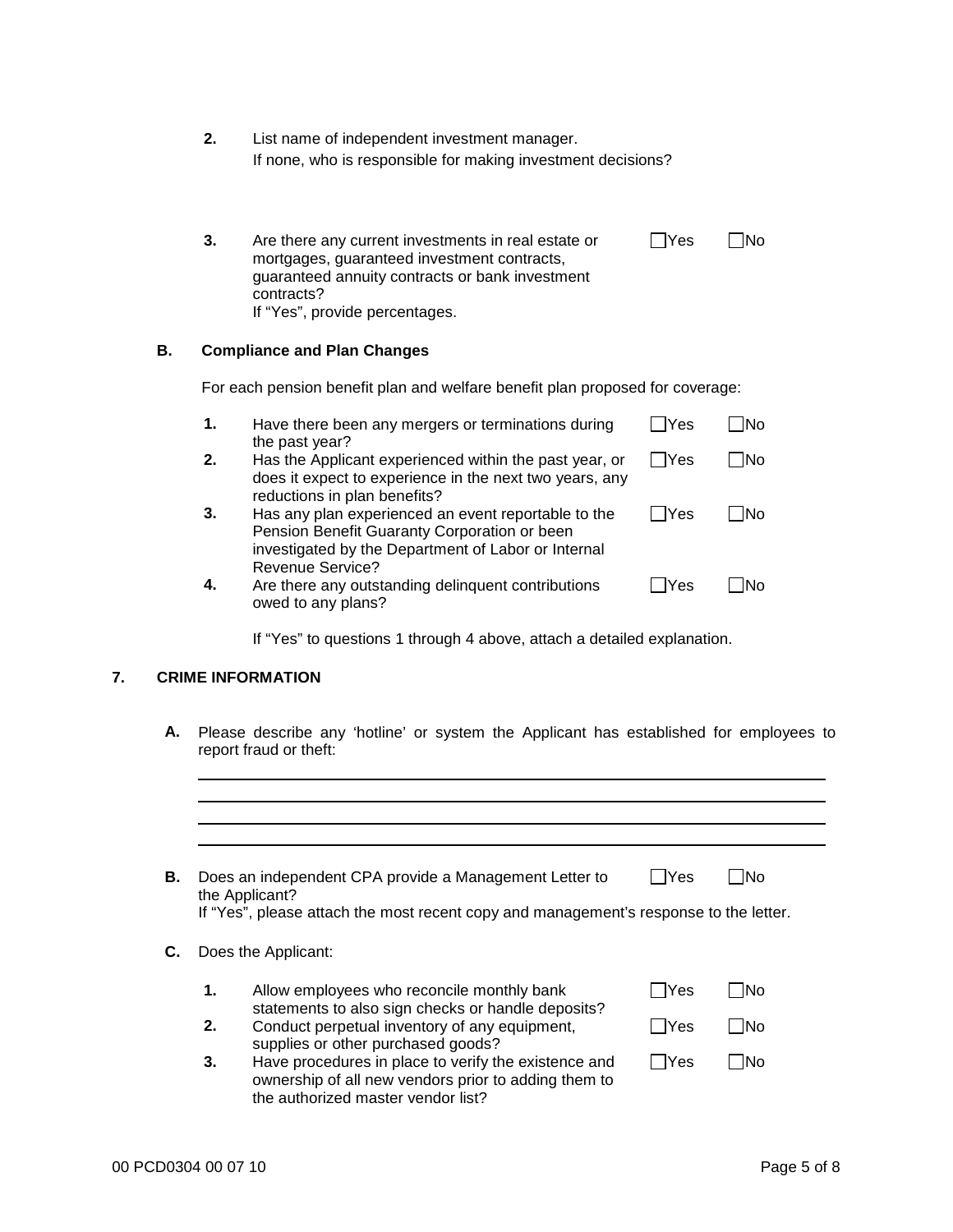|    | 4. | Verify invoices against a corresponding purchase<br>order, receiving report and the authorized master<br>vendor list prior to issuing payment? | lYes | lNo |
|----|----|------------------------------------------------------------------------------------------------------------------------------------------------|------|-----|
|    | 5. | Conduct an external audit of all its locations and any<br>applicable joint ventures?                                                           | lYes | INo |
|    | 6. | Apply consistent purchasing, inventory and account<br>payable procedures and controls for all locations?                                       | lYes | INo |
|    | 7. | Perform pre-employment reference checks for all<br>potential employees?                                                                        | Yes  | INo |
| D. |    | Does the Applicant handle any money, securities or other<br>property for outside clients?                                                      | Yes  | lNo |

If "Yes", please attach a detailed explanation.

#### **8. KIDNAP, RANSOM AND EXTORTION INFORMATION**

Please complete the following information regarding the foreign travel of the Applicant's employees:

| <b>Country Visited:</b> | Trips per year | Average Stay: | Number of employees: |
|-------------------------|----------------|---------------|----------------------|
|                         |                |               |                      |
|                         |                |               |                      |
|                         |                |               |                      |
|                         |                |               |                      |
|                         |                |               |                      |

## 9. **PRIOR KNOWLEDGE – ALL COVERAGE PARTS (DO NOT COMPLETE FOR RENEWAL APPLICATIONS)**

Does any person or entity proposed for coverage have any  $\Box$ Yes knowledge of or information concerning any actual or alleged act, error, omission, fact or circumstance which may result in a claim that may fall within the scope of coverage applied for?  $\Box$ No (If "Yes", attach details.)

**IT IS AGREED THAT ANY CLAIM ARISING FROM, BASED UPON, OR ATTRIBUTABLE TO ANY ACTUAL OR ALLEGED ACT, ERROR, OMISSION, FACT OR CIRCUMSTANCE OF WHICH ANY SUCH PERSON OR ORGANIZATION HAS ANY KNOWLEDGE OR INFORMATION WILL BE EXCLUDED FROM COVERAGE UNDER THE PROPOSED INSURANCE.** 

The Applicant declares that the information in this Application and in the materials submitted herewith is true, accurate and complete. Signing this Application does not bind the Applicant to purchase insurance, but it is agreed that this Application shall be the basis of any insurance policy issued.

The information requested in this Application does not constitute notice under any policy of a claim or potential claim. All such notices must be submitted pursuant to the terms of the policy under which coverage is sought.

If there is any material change in the answers to the questions in this Application before the policy inception date, the Applicant must immediately notify the Insurer in writing. In such case, any outstanding quotation may be modified or withdrawn.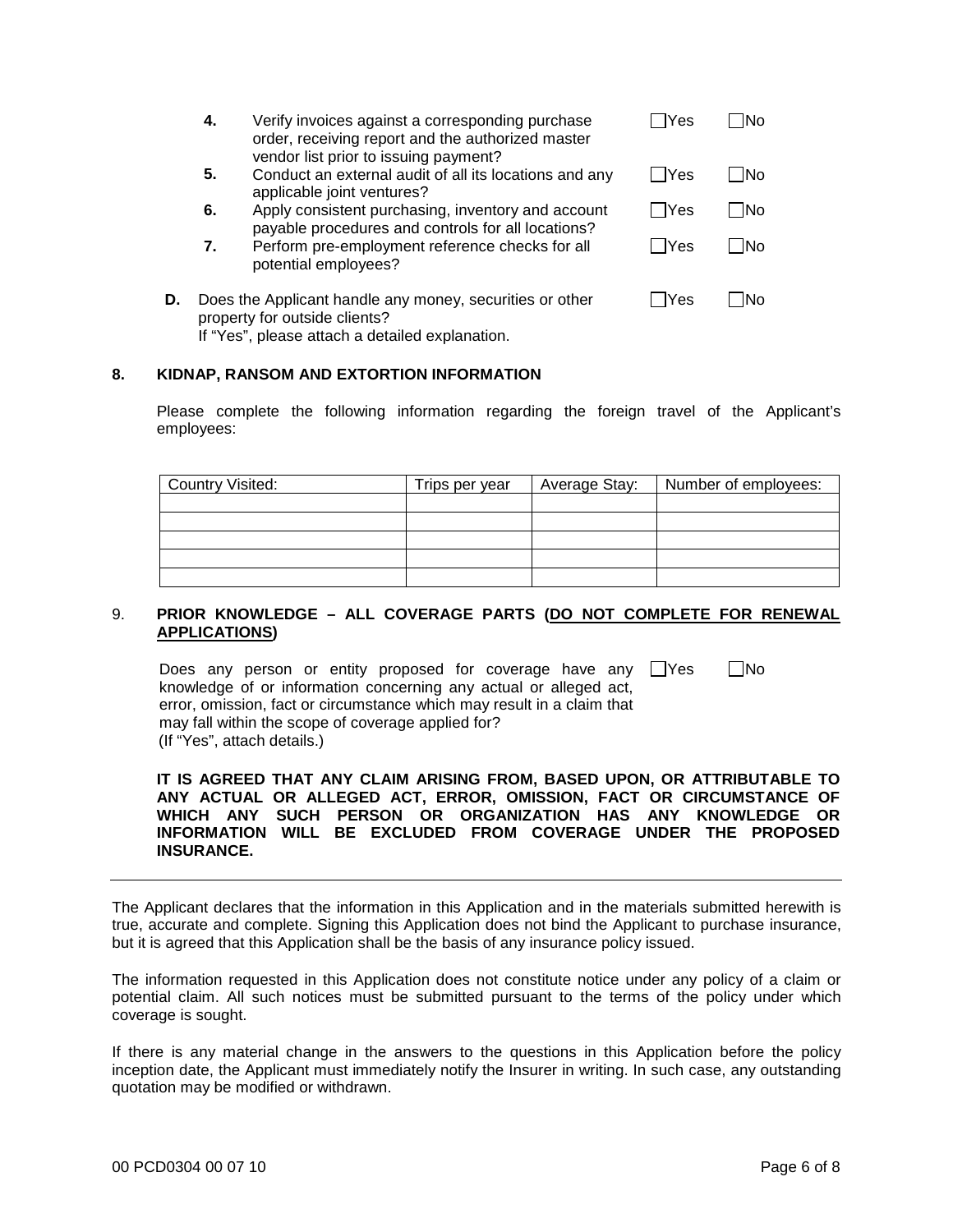### **NOTICE: ANY PERSON WHO, KNOWINGLY OR WITH INTENT TO DEFRAUD OR TO FACILITATE A FRAUD AGAINST ANY INSURANCE COMPANY OR OTHER PERSON, SUBMITS AN APPLICATION OR FILES A CLAIM FOR INSURANCE CONTAINING FALSE, DECEPTIVE OR MISLEADING INFORMATION MAY BE GUILTY OF INSURANCE FRAUD**

**NOTICE TO ARKANSAS, LOUISIANA AND NEW MEXICO APPLICANTS:** Any person who knowingly presents a false or fraudulent claim for payment of a loss or benefit, or knowingly presents false information in an application for insurance is guilty of a crime and may be subject to fines and confinement in prison.

**NOTICE TO COLORADO APPLICANTS:** It is unlawful to knowingly provide false, incomplete, or misleading facts or information to an Insurance Company for the purpose of defrauding or attempting to defraud the Company. Penalties may include imprisonment, fines, denial of insurance, and civil damages. Any Insurance Company or agent of an Insurance Company who knowingly provides false, incomplete, or misleading facts or information to a policyholder or claimant for the purpose of defrauding or attempting to defraud the policyholder or claimant with regard to a settlement or award payable from insurance proceeds shall be reported to the Colorado Division of Insurance within the Department of Regulatory Agencies.

**NOTICE TO DISTRICT OF COLUMBIA APPLICANTS:** Warning: It is a crime to provide false or misleading information to an insurer for the purpose of defrauding the insurer or any other person. Penalties include imprisonment and/or fines. In addition, an insurer may deny insurance benefits if false information materially related to a claim was provided by the applicant.

**NOTICE TO FLORIDA APPLICANTS:** Any person who knowingly and with intent to injure, defraud, or deceive any insurer files a statement of claim or an application containing any false, incomplete or misleading information is guilty of a felony in the third degree.

**NOTICE TO KENTUCKY APPLICANTS:** Any person who knowingly and with the intent to defraud any Insurance Company or other person files an application for insurance containing any materially false information, or conceals for the purpose of misleading, information concerning any fact material thereto, commits a fraudulent insurance act, which is a crime.

**NOTICE TO MAINE APPLICANTS:** It is a crime to provide false, incomplete or misleading information to an Insurance Company for the purpose of defrauding the Company. Penalties may include imprisonment, fines or a denial of insurance benefits.

**NOTICE TO NEW JERSEY APPLICANTS:** Any person who includes any false or misleading information on an application for an insurance policy is subject to criminal and civil penalties.

**NOTICE TO NEW YORK APPLICANTS:** Any person who knowingly and with intent to defraud any insurance company or other person files an application for insurance or statement of claim containing any materially false information, or conceals for the purpose of misleading information concerning any fact material thereto, commits a fraudulent insurance act, which is a crime, and shall also be subject to a civil penalty not to exceed five thousand dollars and the stated value of the claim for each such violation.

**NOTICE TO OHIO APPLICANTS:** Any person who, with intent to defraud or knowing that he is facilitating a fraud against an insurer, submits an application or files a claim containing a false or deceptive statement is guilty of insurance fraud.

**NOTICE TO OKLAHOMA APPLICANTS:** WARNING: Any person who knowingly, and with intent to injure, defraud or deceive any insurer, makes any claim for the proceeds of an insurance policy containing any false, incomplete or misleading information is guilty of a felony.